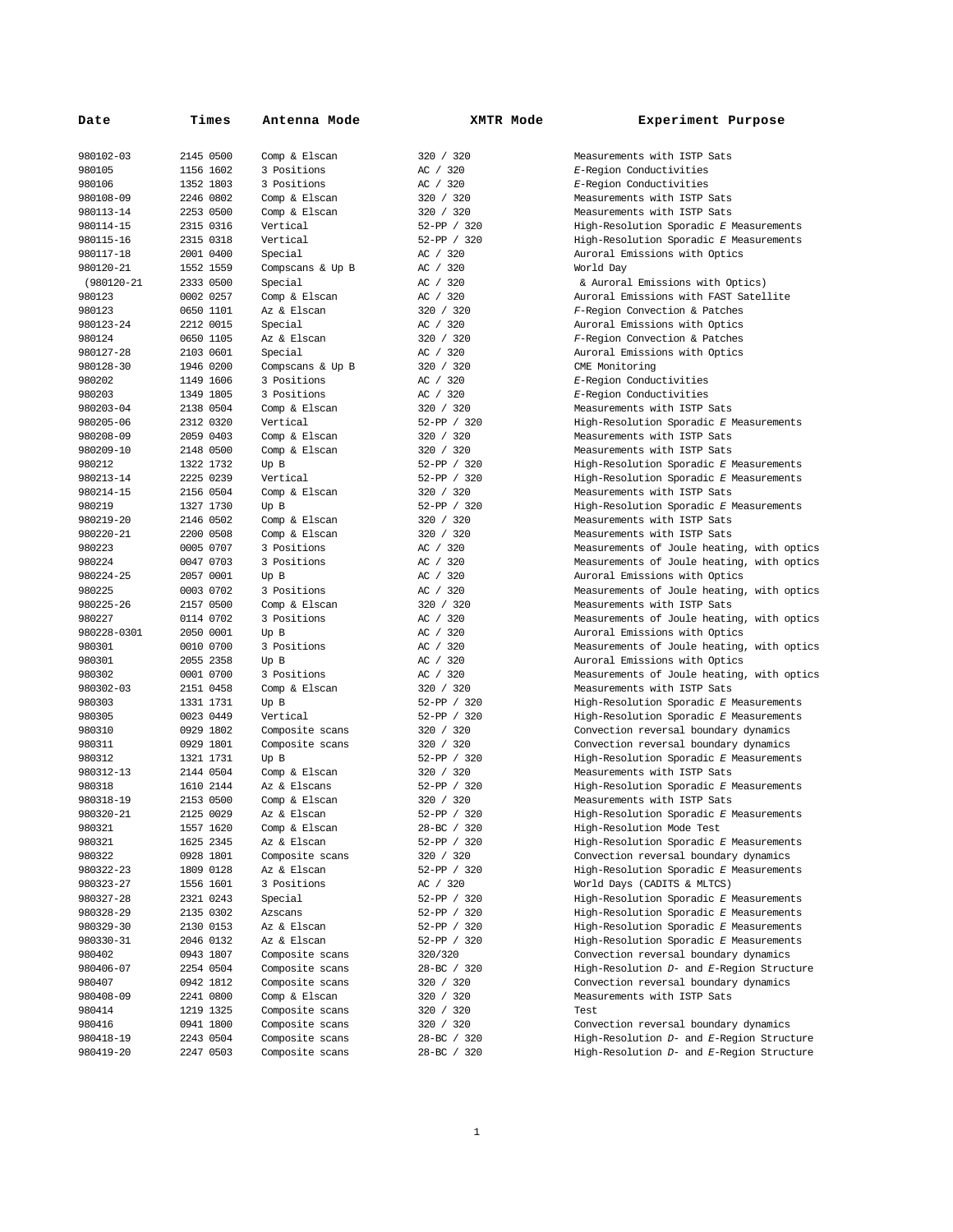| Date                | Times                  | Antenna Mode          | XMTR Mode                  | Experiment Purpose                                                          |
|---------------------|------------------------|-----------------------|----------------------------|-----------------------------------------------------------------------------|
| 980423-24           | 1941 0400              | Comp & Elscan         | 320 / 320                  | Measurements with ISTP Sats                                                 |
| 980427-29           | 1543 1557              | Composite scans       | 320 / 320                  | World Days (WLS)                                                            |
| 980429-0501         | 1606 1602              | Composite scans       | AC / 320                   | CME Monitoring                                                              |
| 980504              | 0939 1802              | Composite scans       | 320 / 320                  | Convection reversal boundary dynamics                                       |
| 980504-05           | 1804 0502              | Comp & Elscan         | 320 / 320                  | Measurements with ISTP Sats                                                 |
| 980505              | 0508 0909              | Up B                  | 52-PP / 320                | High-Resolution Sporadic E Measurements                                     |
| 980517-18           | 2255 0459              | Composite scans       | 28-BC / 320                | High-Resolution D- and E-Region Structure                                   |
| 980519              | 2251 2342              | Composite scans       | 28-BC / 320                | High-Resolution D- and E-Region Structure                                   |
| 980521              | 0122 1003              | Comp & Elscan         | 320 / 320                  | Measurements with ISTP Sats                                                 |
| 980521              | 1007 1803              | Compscans & Up B      | AC / 320                   | Convection reversal boundary dynamics                                       |
| 980526              | 1149 1559              | 3 Positions           | AC / 320                   | E-Region Conductivities                                                     |
| 980526-28           | 1604 1605              | 3 Positions           | 450 / 320                  | World Day (POLITE)                                                          |
| 980528-29           | 2255 0502              | Composite scans       | 28-BC / 320                | High-Resolution D- and E-Region Structure                                   |
| 980530              | 0942 1459              | Up B                  | 52-PP / 320                | High-Resolution Sporadic E Measurements                                     |
| 980530              | 1404 1803              | 3 Positions           | AC / 320                   | E-Region Conductivities                                                     |
| 980530-31           | 1810 0504              | Comp & Elscan         | 320 / 320                  | Measurements with ISTP Sats                                                 |
| 980603              | 0938 1755              | Compscans & Up B      | AC / 320                   | Convection reversal boundary dynamics                                       |
| 980603-04           | 1802 1811              | 3 Positions           | 450 / 320                  | Ion composition measurements                                                |
| 980605-06           | 2251 0309              | Up B                  | 52-PP / 320                | High-Resolution Sporadic E Measurements                                     |
| 980608-09           | 2245 0303              | Up B                  | 52-PP / 320                | High-Resolution Sporadic E Measurements                                     |
| 980610-11           | 2153 0957              | Comp & Elscan         | 320 / 320                  | Measurements with ISTP Sats                                                 |
| 980611              | 1002 1759              | Compscans & Up B      | AC / 320                   | Convection reversal boundary dynamics                                       |
| 980614              | 0117 0530              | Up B                  | 52-PP / 320                | High-Resolution Sporadic E Measurements                                     |
| 980615-16           | 2157 0800              | Comp & Elscan         | 320 / 320                  | Measurements with ISTP Sats                                                 |
| 980618              | 1356 1801              | 3 Positions           | AC / 320                   | E-Region Conductivities                                                     |
| 980619              | 0945 1802              | Composite scans       | 320 / 320                  | Convection reversal boundary dynamics                                       |
| 980620              | 1026 1431              | Up B<br>Comp & Elscan | 52-PP / 320                | Detection of Polar Mesospheric Summer Echoes                                |
| 980620-21<br>980621 | 1951 0502<br>1823 2223 |                       | 320 / 320                  | Measurements with ISTP Sats<br>Detection of Polar Mesospheric Summer Echoes |
| 980622              | 1029 1422              | Up B                  | 52-PP / 320<br>52-PP / 320 | Detection of Polar Mesospheric Summer Echoes                                |
| 980623              | 1147 1604              | Up B<br>3 Positions   | AC / 320                   | E-Region Conductivities                                                     |
| 980623-24           | 1609 1800              | Compscans & Up B      | AC / 320                   | World Day                                                                   |
| 980706-07           | 2151 0901              | Comp & Elscan         | 320 / 320                  | Measurements with ISTP Sats                                                 |
| 980707              | 0907 1801              | Compscans & Up B      | AC / 320                   | Convection reversal boundary dynamics                                       |
| 980709              | 1518 1959              | Vertical              | 0 / 0                      | Testing                                                                     |
| 980711              | 2052 2202              | Composite scans       | 320 / 320                  | Testing                                                                     |
| 980711-12           | 2203 0801              | Comp & Elscan         | 320 / 320                  | Measurements with ISTP Sats                                                 |
| 980713              | 1347 1800              | Up B                  | 52-PP / 320                | Detection of Polar Mesospheric Summer Echoes                                |
| 980714              | 1250 1706              | Up B                  | 52-PP / 320                | Detection of Polar Mesospheric Summer Echoes                                |
| 980716-17           | 2152 0502              | Comp & Elscan         | 320 / 320                  | Measurements with ISTP Sats                                                 |
| 980721              | 1353 1804              | 3 Positions           | AC / 320                   | E-Region Conductivities                                                     |
| 980722-23           | 2145 0202              | Up B                  | 52-PP / 320                | High-Resolution Sporadic E Measurements                                     |
| 980723              | 1311 1544              | Up B                  | 0/0                        | Receiver testing                                                            |
| 980723-24           | 2150 0202              | Up B                  | 52-PP / 320                | High-Resolution Sporadic E Measurements                                     |
| 980724              | 1158 1604              | 3 Positions           | AC / 320                   | E-Region Conductivities                                                     |
| 980724-25           | 2253 0219              | Composite scans       | 28-BC / 320                | High-Resolution D- and E-Region Structure                                   |
| 980729-30           | 2252 0257              | Up B                  | 52-PP / 320                | High-Resolution Sporadic E Measurements                                     |
| 980730-31           | 2255 0302              | Azimuth scans         | 52-PP / 320                | High-Resolution Sporadic E Measurements                                     |
| 980801-02           | 2151 0128              | Composite scans       | 28-BC / 320                | High-Resolution D- and E-Region Structure                                   |
| 980806              | 1255 1704              | Azimuth scans         | 52-PP / 320                | High-Resolution Sporadic E Measurements                                     |
| 980806              | 1947 2224              | Compscans and Up B    | 320 / 320                  | F-region ion outflow, with satellite                                        |
| 980806-07           | 2225 0315              | Comp & Elscan         | 320 / 320                  | Measurements with ISTP Sats                                                 |
| 980807              | 0816 1124              | Compscans and Up B    | 320 / 320                  | F-region ion outflow, with satellite                                        |
| 980807              | 1256 1705              | Azimuth scans         | 52-PP / 320                | Detection of Polar Mesospheric Summer Echoes                                |
| 980808              | 0757 1002              | Compscans and Up B    | 320 / 320                  | F-region ion outflow, with satellite                                        |
| 980809              | 0758 1003              | Compscans and Up B    | 320 / 320                  | F-region ion outflow, with satellite                                        |
| 980809-10           | 2154 0604              | Composite scans       | 28-BC / 320                | High-Resolution D- and E-Region Structure                                   |
| 980810              | 0730 0903              | Compscans and Up B    | 320 / 320                  | F-region ion outflow, with satellite                                        |
| 980810-11           | 2150 0600              | Composite scans       | 28-BC / 320                | High-Resolution D- and E-Region Structure                                   |
| 980811              | 2149 2328              | Composite scans       | 28-BC / 320                | High-Resolution D- and E-Region Structure                                   |
| 980811-12           | 2331 0502              | Comp & Elscan         | 320 / 320                  | Measurements with ISTP Sats                                                 |
| 980812              | 0507 2203              | Compscan and Up B     | AC / 320                   | CME event monitoring                                                        |
| 980815-16           | 2155 0014              | Composite scans       | 28-BC / 320                | High-Resolution D- and E-Region Structure                                   |
| 980818              | 1155 1601              | 3 Positions           | AC / 320                   | E-Region Conductivities                                                     |
| 980818-19           | 1606 1605              | Compscan and Up B     | AC / 320                   | World Day                                                                   |